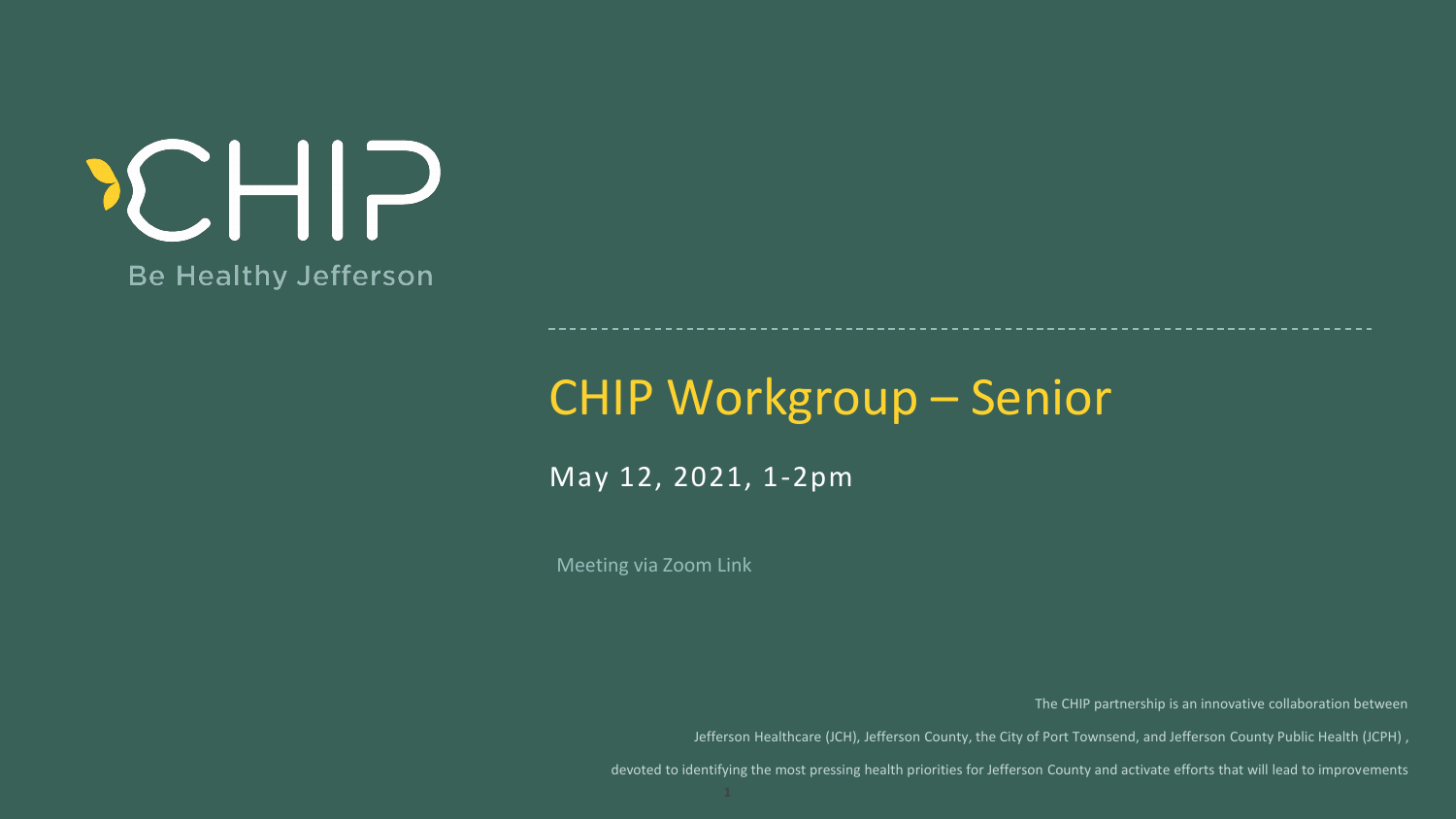

▪ Introductions & Any Relevant Roundtable Updates since 4/14 meeting – 5 minutes

- [Review Latest Strategic Framework draft](https://793b0af6-bf22-4c2c-91c8-8cc6fd2f172d.filesusr.com/ugd/2fdcdd_a4d37f773a7246bdbec59062a1822517.pdf) (includes placeholders reflecting last discussion)



- 
- **Review and Refine Framework Draft 40 minutes** 
	- Review JHC's Regional Convening [Overview](https://jeffersonhealthcare.org/regional-convening-the-health-of-older-adults-in-rural-communities-mind-body-body-and-soul/) and [Related Documents](https://www.nationalcomplex.care/regional-convenings/regional-convenings-2019-washington/)  Dunia Faulx
	- What to incorporate from the Convening to this Senior Age -Band Strategic Framework?
	-
- Discussion of Timeline for Completion of Strategic Framework . − 5 minutes
- How We Will Proceed 5 Minutes

Note: CHIP's Senior Age-Band Workgroup-related meeting materials are posted at: <https://www.behealthyjefferson.com/seniorworkgroup>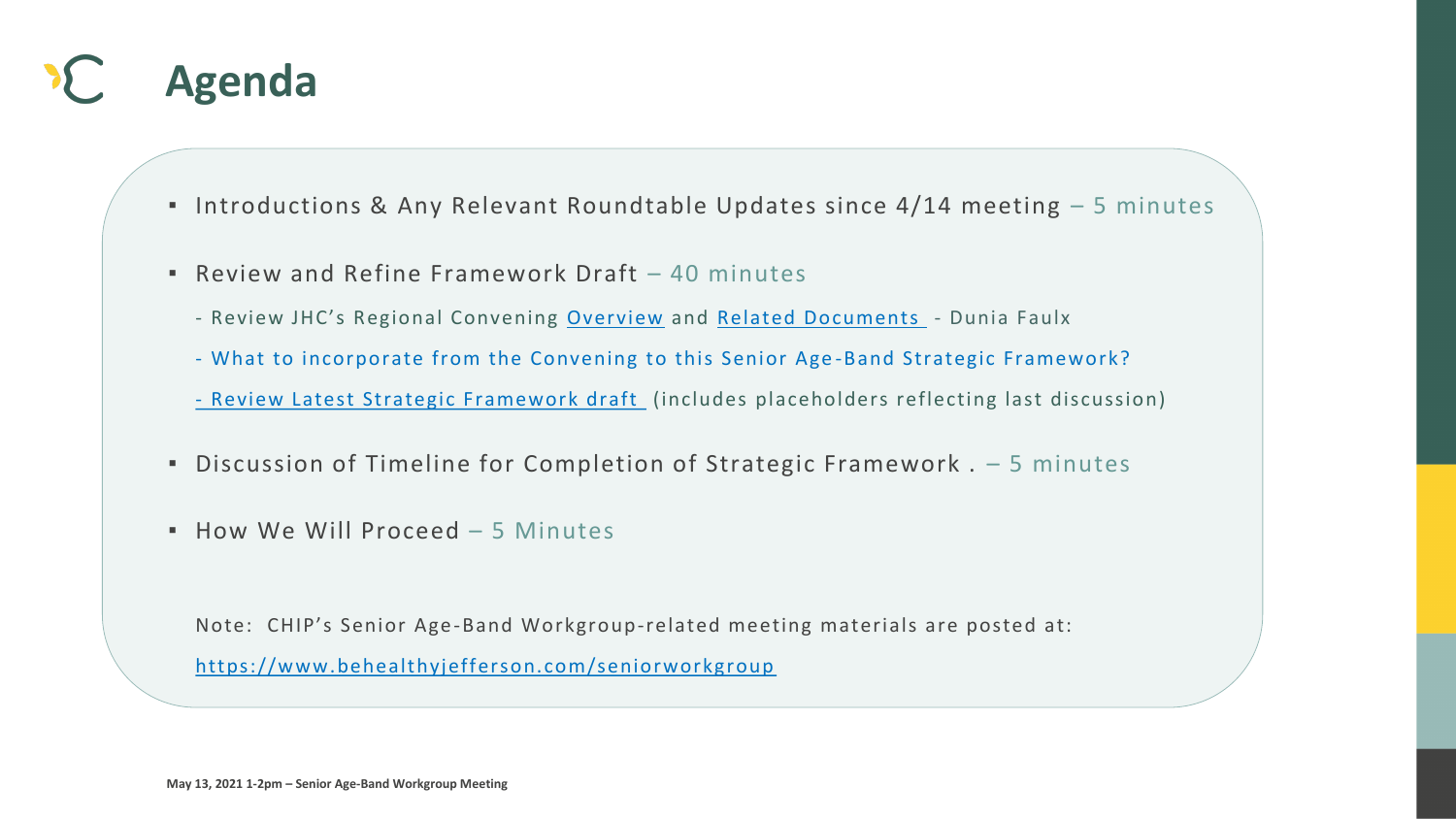### Welcome & Introduction Welcome & Introductions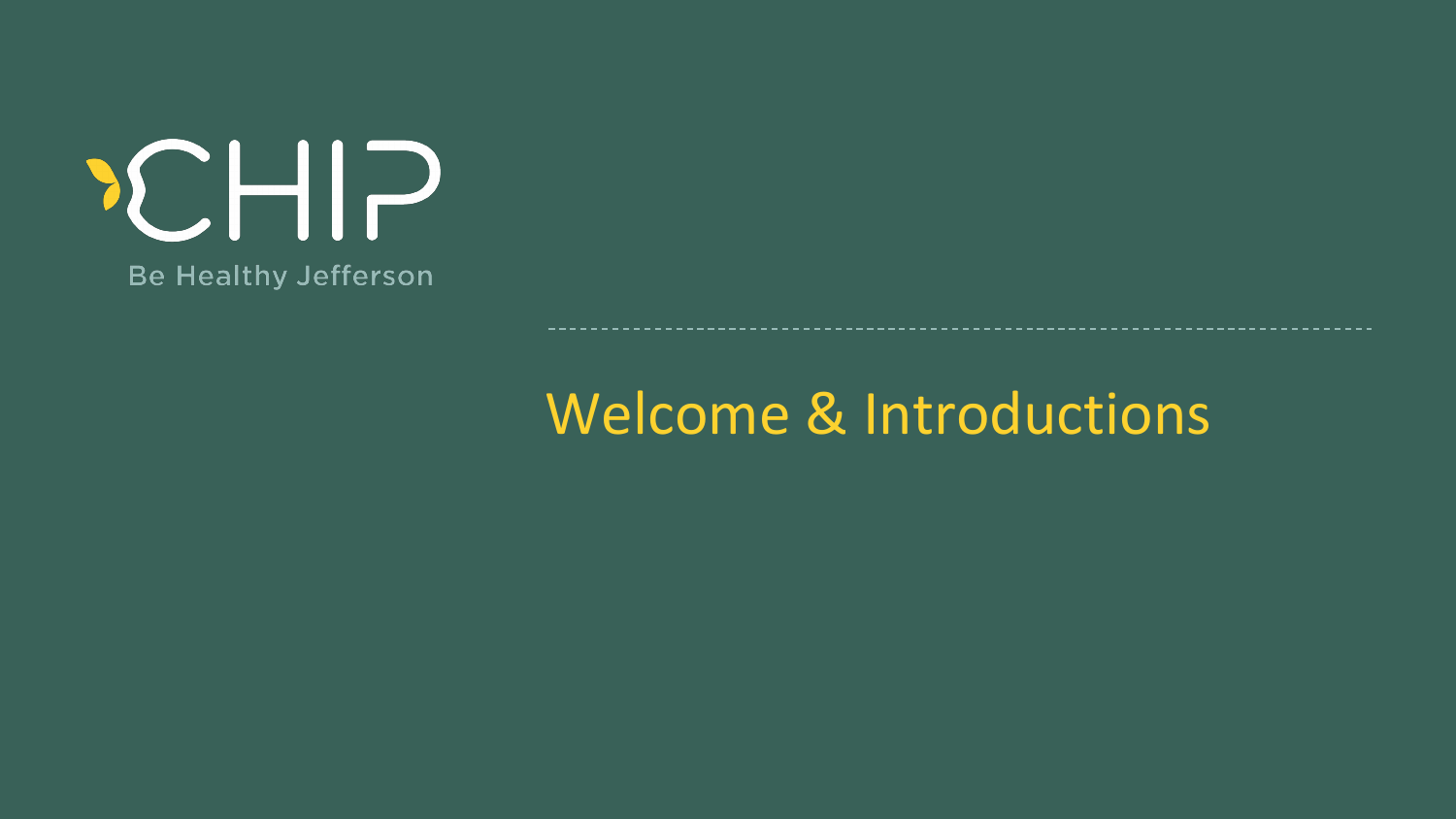### Strategic Framework Strategic Framework

Review and Refine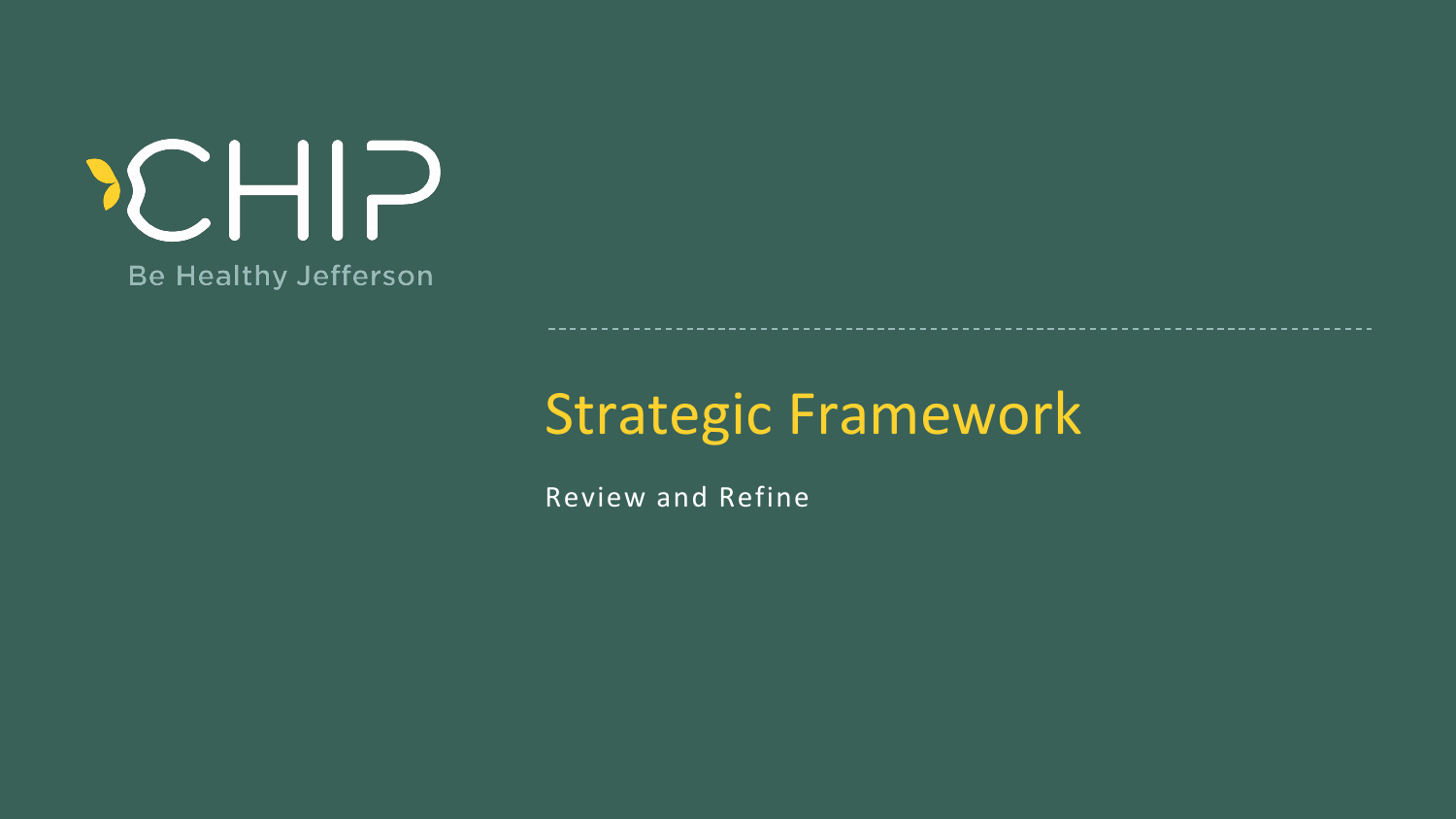

## **Review and Refine Strategic Framework Draft**

- **Review the latest Strategic Framework draft** (Update includes placeholders reflecting last meeting's discussion)
- **Dunia Leads Review of JHC's Regional Convening [Overview](https://jeffersonhealthcare.org/regional-convening-the-health-of-older-adults-in-rural-communities-mind-body-body-and-soul/)** and [Related Documents](https://www.nationalcomplex.care/regional-convenings/regional-convenings-2019-washington/)
- What to incorporate from the Convening to this Senior Age-Band Strategic Framework?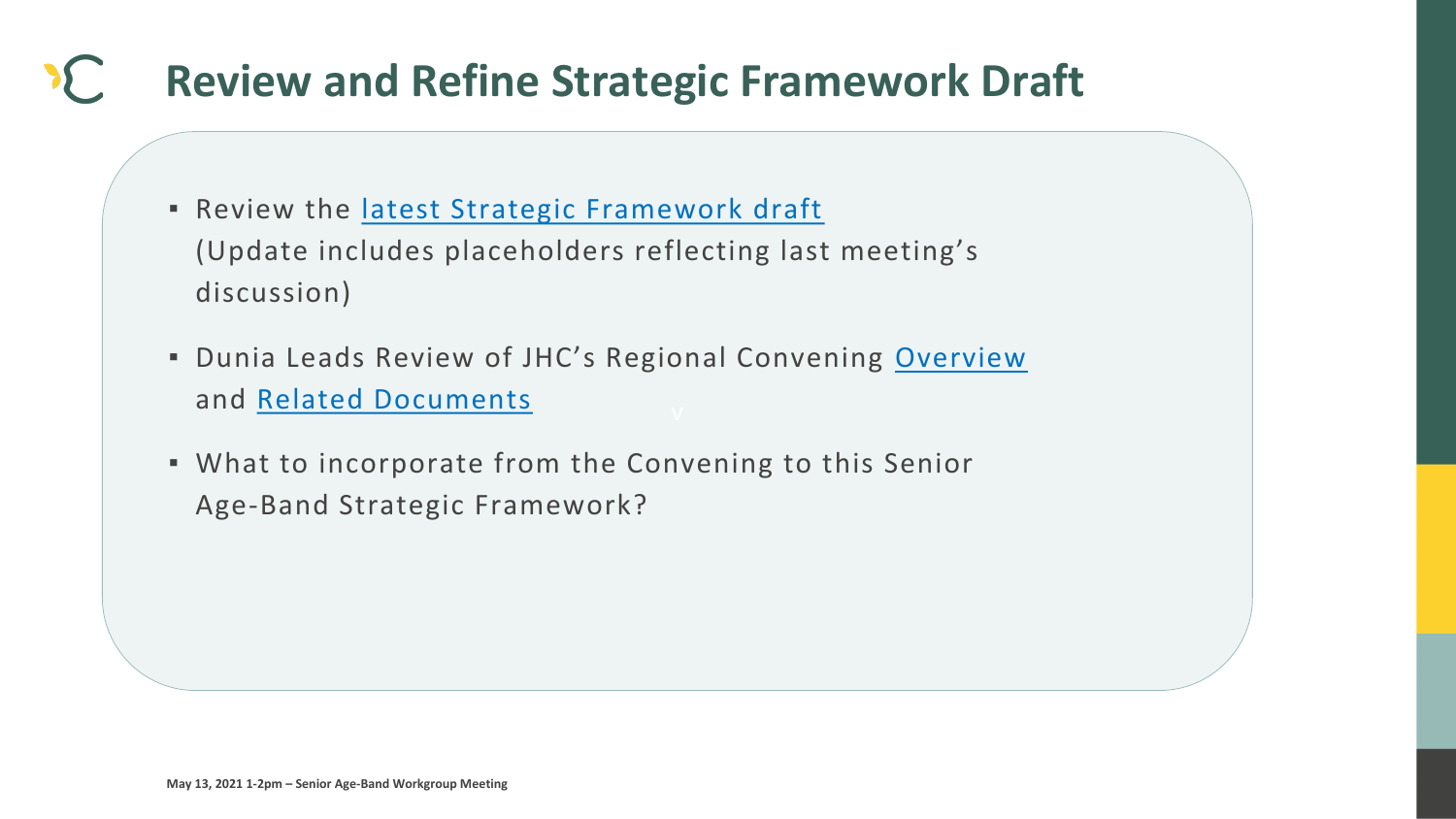

### **Strategic Results Framework – Draft page 1**

#### Senior Age Band Workgroup - Strategic Framework Development - As of 5/12/2021 **Goals: Objectives: Strategy:** What are the objectives, if completed, going to lead to? What measurable goals has the What types of things do we need to develop to help met workgroup decided on to make sure that it How are we going to implement our workgroup our objectives? What deliverables will we have after we meets the purpose of the group? These should goals? How are the deliverables from the strategy be SMART goals. going to be maintained? perform the activities? Goal 1: **Objective 1: Strategy 1A:** Determine and address gaps in **Understand current Strategy 1A:** Create a resource map and make it available environment for available current system to support to Seniors county seniors aging well services for Seniors **Metric: ? Articulate a SMART Goal Specific** Data Source: ? **Measurable, Attainable Current State: ? Realistic, Time oriented Strategy 1B: Strategy 1B:** Explore/Identify what composes Age-Friendly Communities and develop Next Steps Action Plan for Jefferson County Metric: ?? Data Source: ?

0210512a\_SrFrameworkUpdate

5/5/2021 1:22 PM

**Link to draft Strategic [Framework](https://793b0af6-bf22-4c2c-91c8-8cc6fd2f172d.filesusr.com/ugd/2fdcdd_a4d37f773a7246bdbec59062a1822517.pdf)**

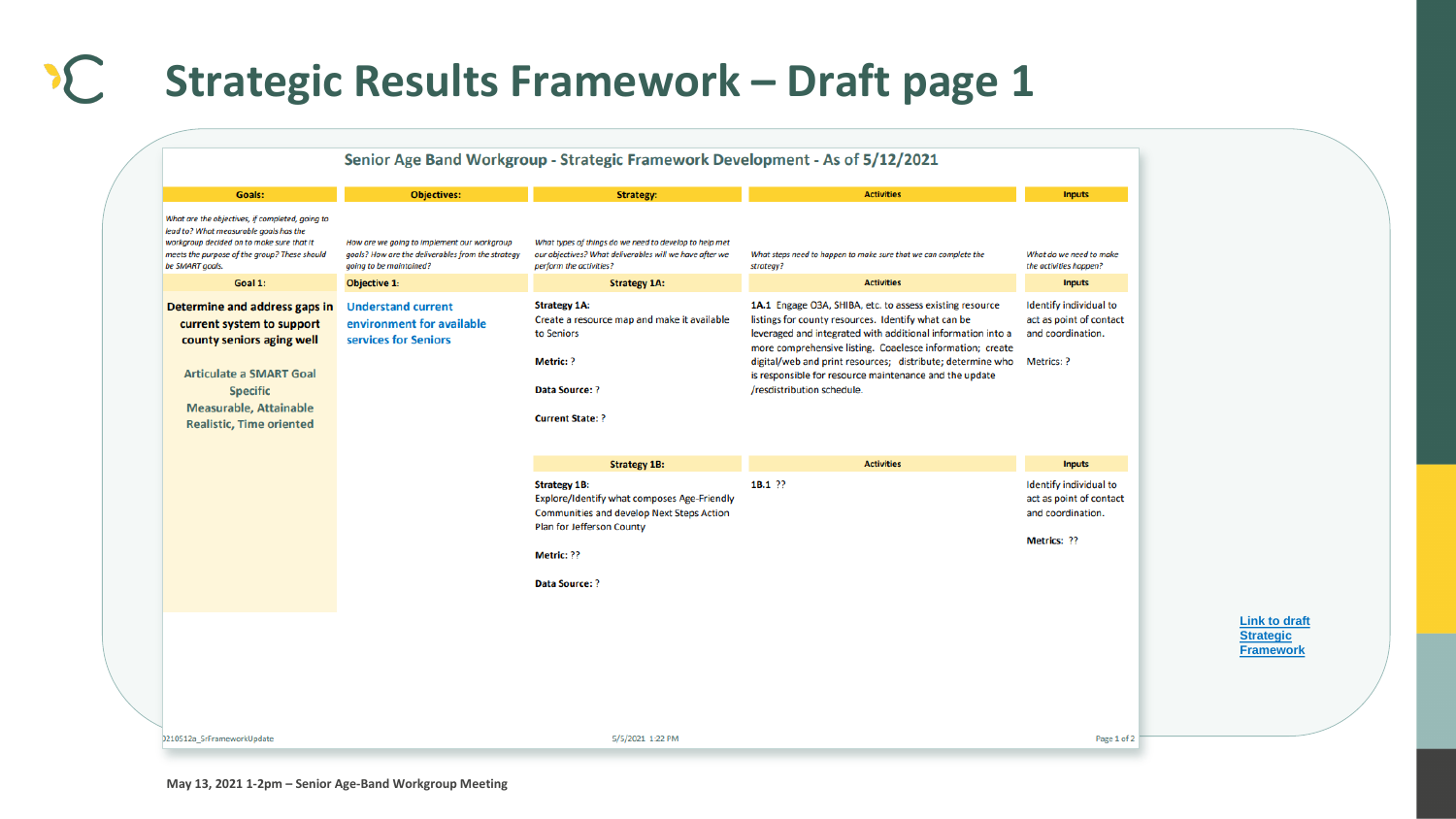

### **Strategic Results Framework – Draft page 2**

#### Senior Age Band Workgroup - Strategic Framework Development - As of 5/12/2021

| <b>Goals:</b>                                                                                                                                                                                             | <b>Objectives:</b>                                                                                                           | Strategy:                                                                                                                                    | <b>Activities</b>                                                            | Inputs                                                                                       |
|-----------------------------------------------------------------------------------------------------------------------------------------------------------------------------------------------------------|------------------------------------------------------------------------------------------------------------------------------|----------------------------------------------------------------------------------------------------------------------------------------------|------------------------------------------------------------------------------|----------------------------------------------------------------------------------------------|
| What are the objectives, if completed, going to<br>lead to? What measurable goals has the<br>workgroup decided on to make sure that it<br>meets the purpose of the group? These should<br>be SMART goals. | How are we going to implement our workgroup<br>goals? How are the deliverables from the strategy<br>going to be maintained?  | What types of things do we need to develop to help met<br>our objectives? What deliverables will we have after we<br>perform the activities? | What steps need to happen to make sure that we can complete the<br>strategy? | What do we need to make<br>the activities happen?                                            |
| Goal 1 Cont'd:                                                                                                                                                                                            | <b>Objective 2:</b>                                                                                                          | <b>Strategy 2a:</b>                                                                                                                          | <b>Activities</b>                                                            | <b>Inputs</b>                                                                                |
| Determine and address gaps in<br>current system to support<br>county seniors aging well                                                                                                                   | Develop plan to improve<br>delivery of services like housing,<br>transportation, dementia care<br>and mental Health services | <b>Strategy 2A:</b><br>Ensure Senior Housing is addressed in county<br>housing planning process and action plan<br>Metric: ??                | 2A.1 ??                                                                      | Identify individual to<br>act as point of contact<br>and coordination.<br><b>Metrics: ??</b> |
| <b>Articulate a SMART Goal Specific</b><br><b>Measurable, Attainable</b><br><b>Realistic, Time oriented</b>                                                                                               |                                                                                                                              | Data Source: ?                                                                                                                               |                                                                              |                                                                                              |
|                                                                                                                                                                                                           |                                                                                                                              | <b>Strategy 2B:</b>                                                                                                                          | <b>Activities</b>                                                            | Inputs                                                                                       |
|                                                                                                                                                                                                           |                                                                                                                              | Strategy 2B: Work with Jefferson Transit to<br>improve Senior Transportation access where<br>gaps exist.                                     | 2B.1 Create Survey for Elders to define their transportation<br>needs        | Identify individual to<br>act as point of contact<br>and coordination.                       |
|                                                                                                                                                                                                           |                                                                                                                              | <b>Metric: ?</b>                                                                                                                             |                                                                              | Metrics: ??                                                                                  |
|                                                                                                                                                                                                           |                                                                                                                              | Data Source: ?                                                                                                                               |                                                                              |                                                                                              |
|                                                                                                                                                                                                           |                                                                                                                              |                                                                                                                                              |                                                                              |                                                                                              |
|                                                                                                                                                                                                           |                                                                                                                              | <b>Strategy 2C:</b>                                                                                                                          | <b>Activities</b>                                                            | <b>Inputs</b>                                                                                |
|                                                                                                                                                                                                           |                                                                                                                              | <b>Strategy 2C:</b><br>Identify and pursue funding to improve<br>dementia services in Jefferson County                                       | <b>2C.1 ??</b>                                                               | Identify individual to<br>act as point of contact<br>and coordination.                       |
|                                                                                                                                                                                                           |                                                                                                                              | Metric: ??                                                                                                                                   |                                                                              | <b>Metrics: ??</b>                                                                           |
|                                                                                                                                                                                                           |                                                                                                                              | Data Source: ?                                                                                                                               |                                                                              |                                                                                              |
|                                                                                                                                                                                                           |                                                                                                                              |                                                                                                                                              |                                                                              |                                                                                              |

**Link to draft** 

**Strategic**

**[Framework](https://793b0af6-bf22-4c2c-91c8-8cc6fd2f172d.filesusr.com/ugd/2fdcdd_a4d37f773a7246bdbec59062a1822517.pdf)**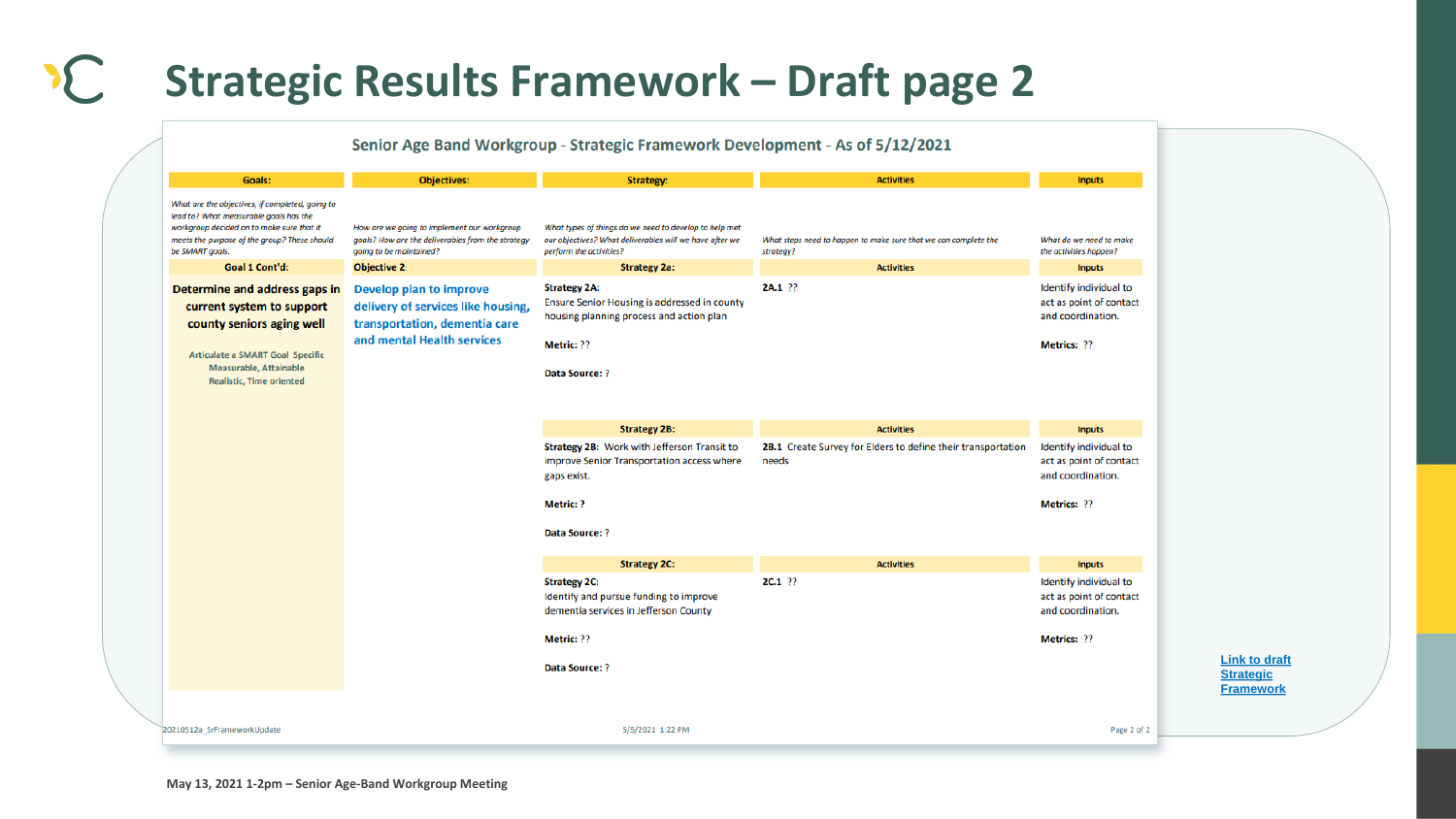### Get the Right People to t Get the Right People to the Table

Who to Add and When

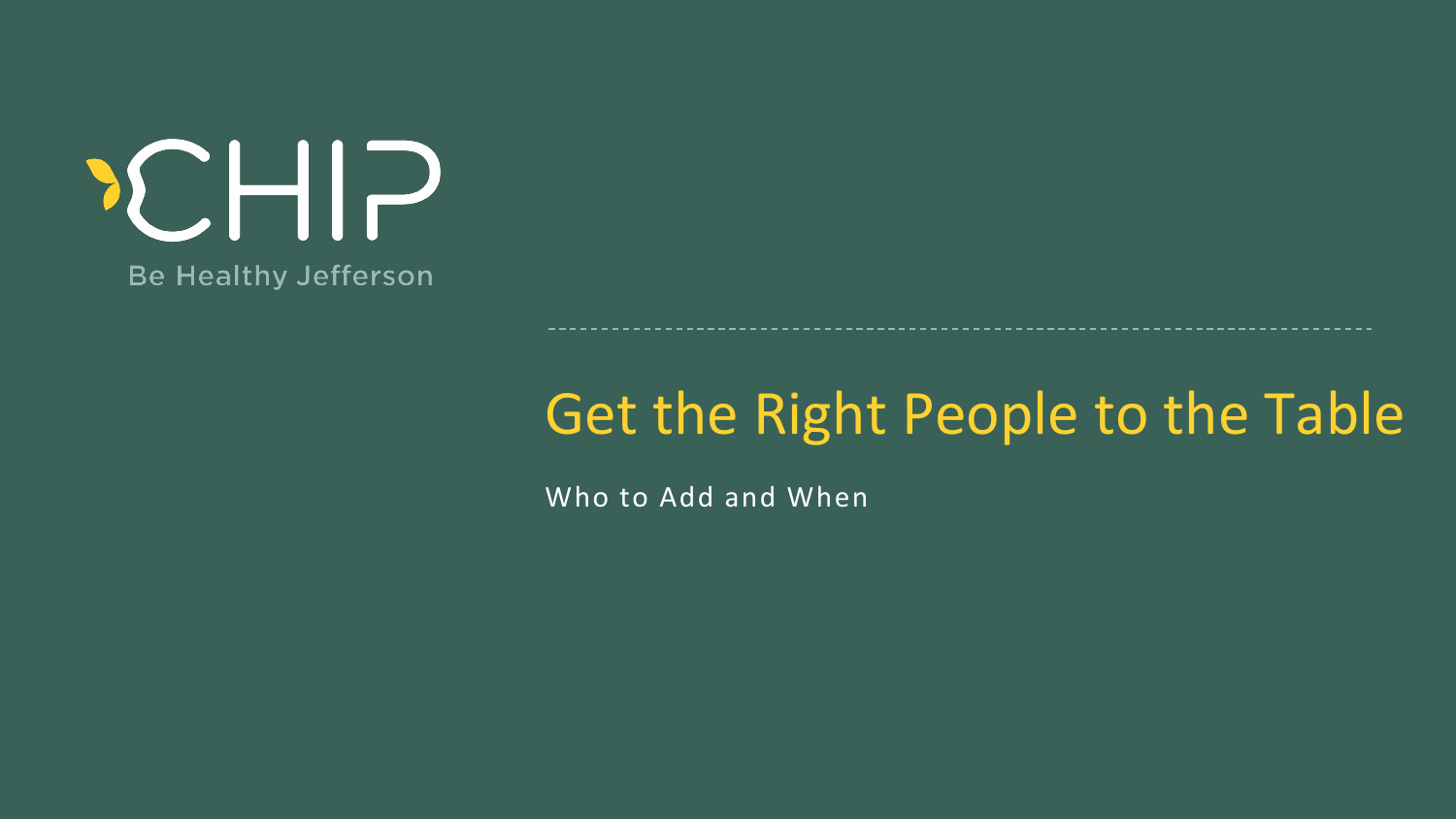

## **Discussion: Timeline**

- August: Age-Band Frameworks included in the 2021 CHIP Update
- 2021 CHIP Update Presented to Joint Board for Approval
- Address any Joint Board Feedback and seek Final Approval
- Upon approval, CHIP begins to facilitate Age-Band Workgroups to execute Strategic Plan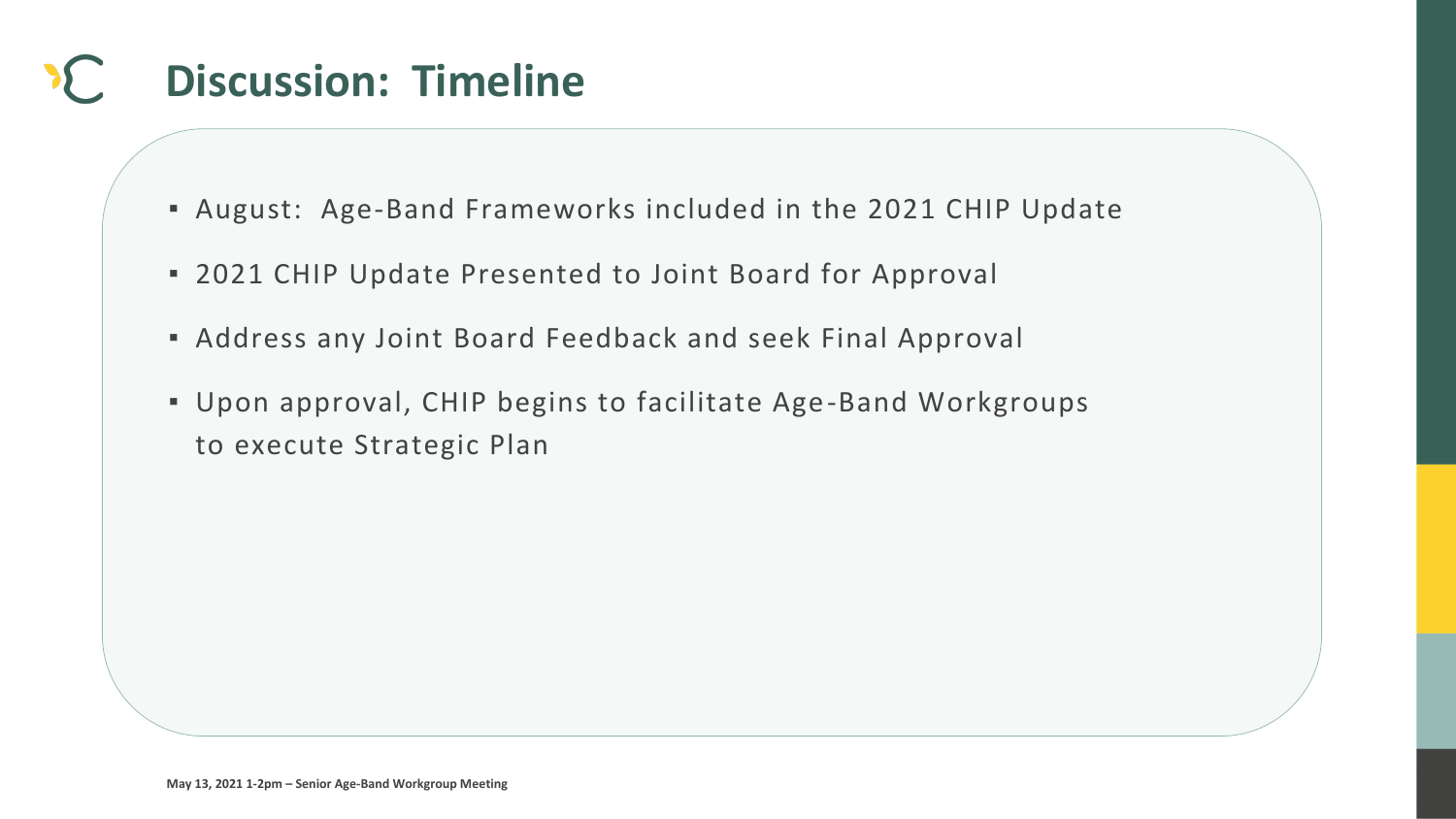Next Steps & Meeting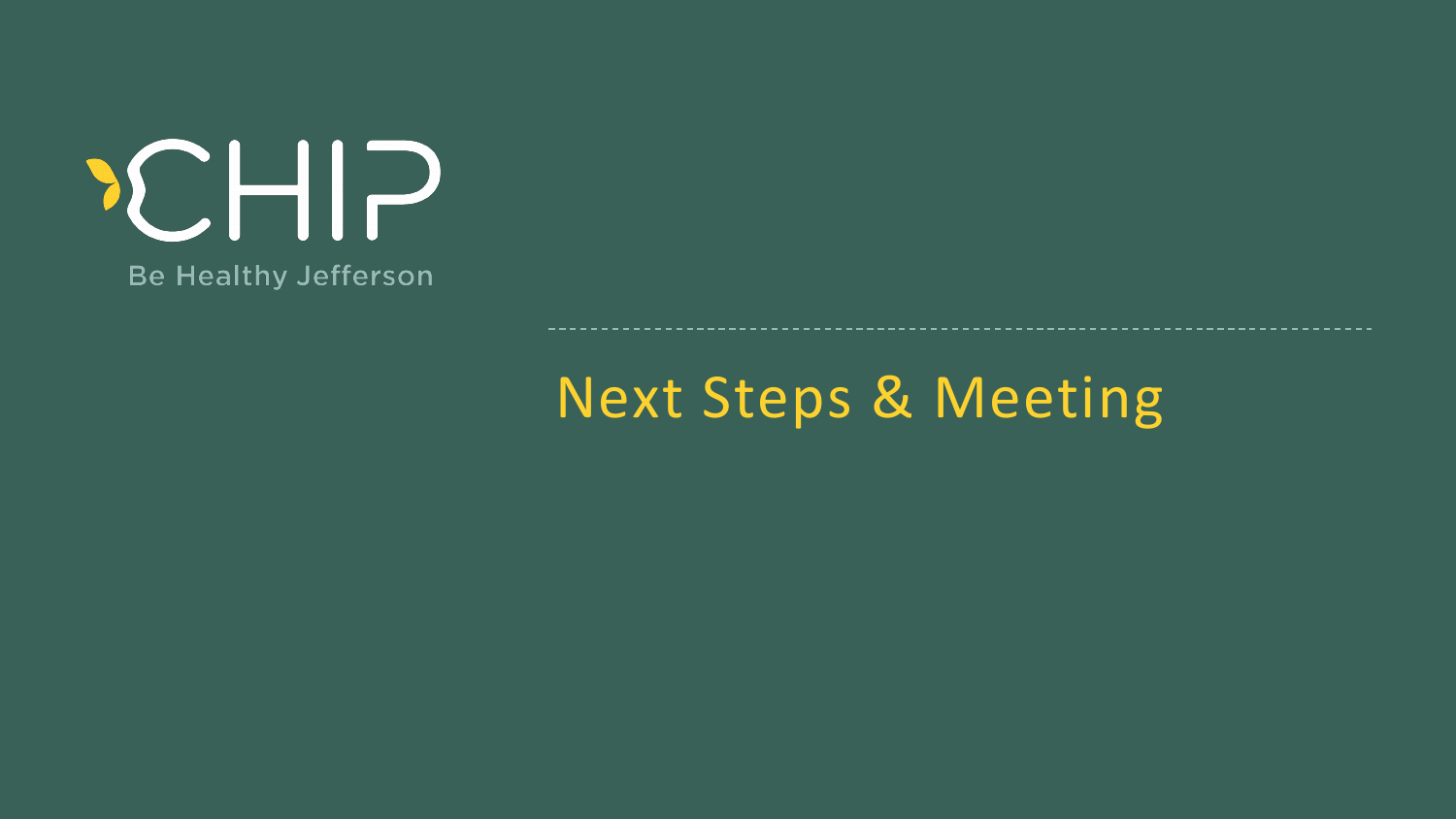